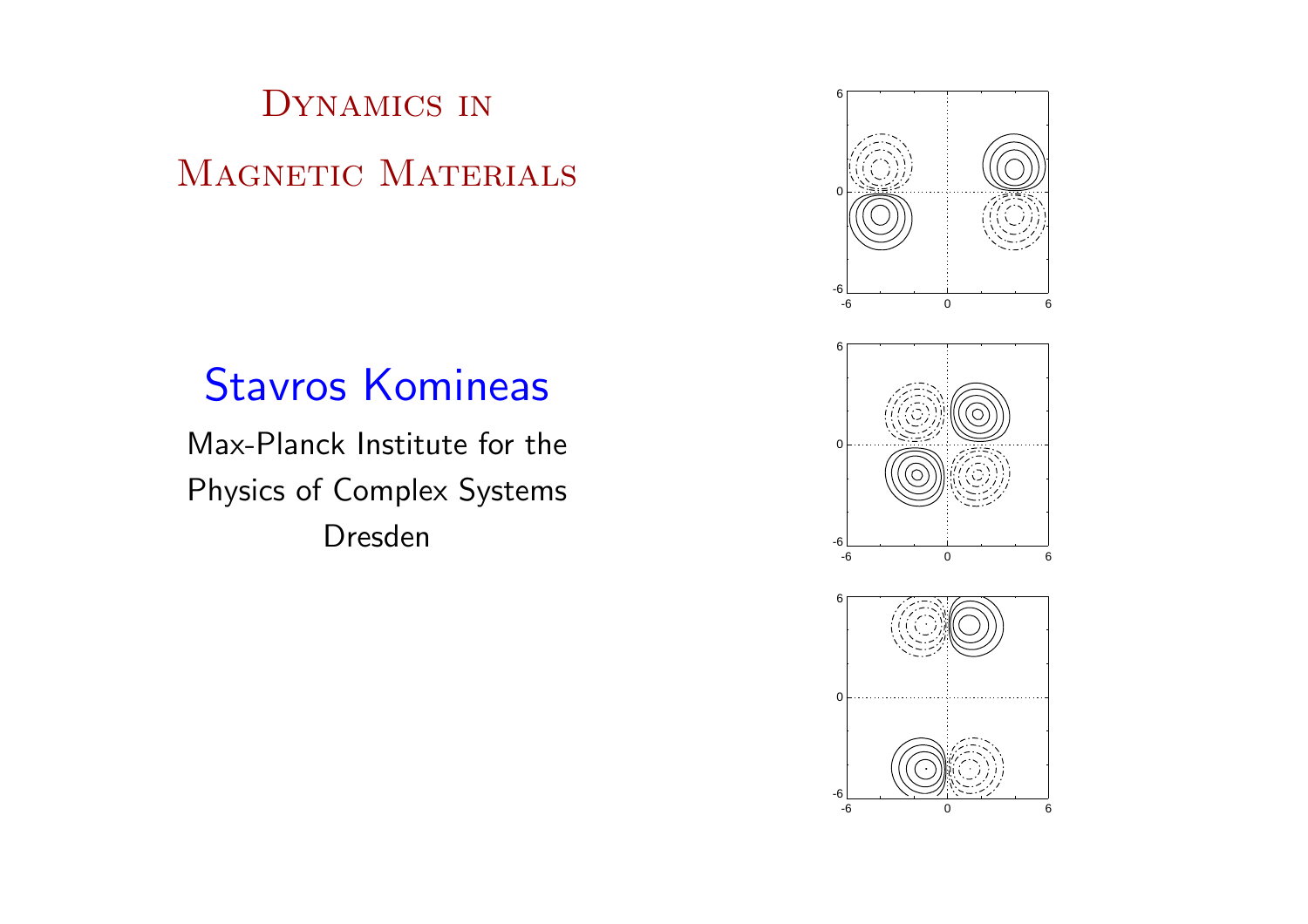# **Outline**

#### **Micromagnetics**

◦ The magnetization vector ◦ The Landau-Lifshitz equation Exchange energy Anisotropy energy Magnetostatic energy (Maxwell's Eqns) External fields

Exchange length Quality factor

◦ Micromagnetic simulations Magnetostatic field

◦ Domain walls; field-driven domain walls

## Vortices and magnetic solitons

◦ Vortices: circulation, polarity, orientation

◦ Winding number Ring particles

◦ Magnetic bubbles

Particles with perpendicular anisotropy

## Magnetization dynamics

◦ Dynamics of magnetic solitons

Spontaneously pinned Skew deflection of bubbles Vortex-antivortex pairs

◦ Magnetic soliton dynamics in particles

Current experiments

Additionals: Antiferromagnets, Helimagnets

◦ The Heisenberg model ◦ Propagating domain walls in AFMs ◦ Spiral phase in helimagnets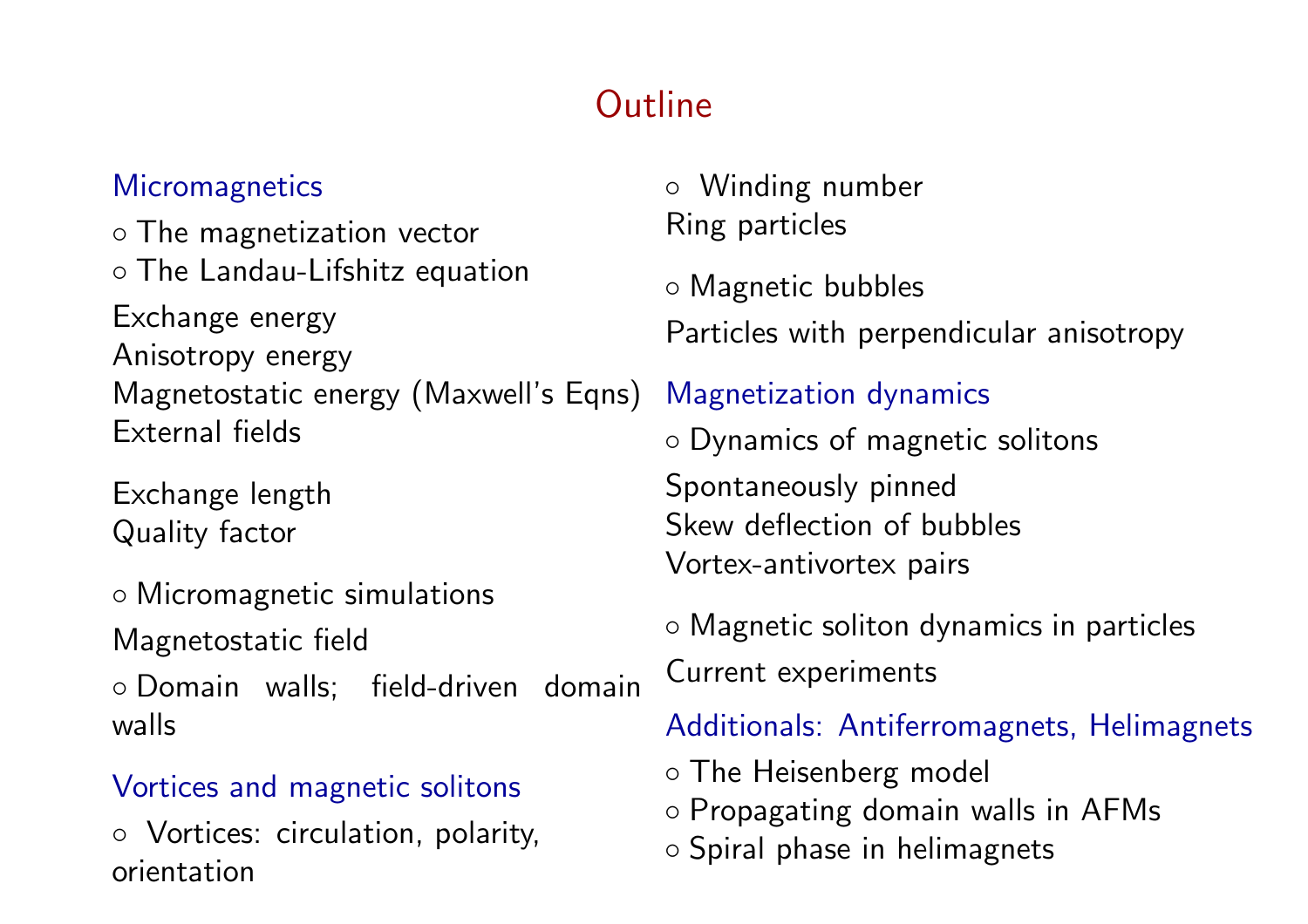# Atomic magnetic moments

Atoms carry a magnetic moment  $\mu$ . This is due to the motion of electrons in closed loops and it is thus associated with an atomic angular momentum  $L$ :

$$
\boldsymbol{\mu}=\gamma\,\boldsymbol{L},
$$

where  $\gamma$  is a constant called the *gyromagnetic ratio*. The energy of a moment  $\mu$  in an external magnetic field  $B$  is:

$$
E=-\boldsymbol{\mu}\cdot\boldsymbol{B}=-\mu\,B\,\cos\phi,
$$

where  $\phi$  is the angle between  $\mu$  and  $\bm{B}$ .

This energy implies a torque  $-\partial E/\partial \phi = \mu \times B$ . The equation of motio is:

$$
\frac{d\boldsymbol{\mu}}{dt} = \gamma \boldsymbol{\mu} \times \boldsymbol{B}.
$$

Example: Consider  $\boldsymbol{B} = (0,0,B)$ . Find the solution for  $\boldsymbol{\mu}$  precessing around  $\boldsymbol{B}$ .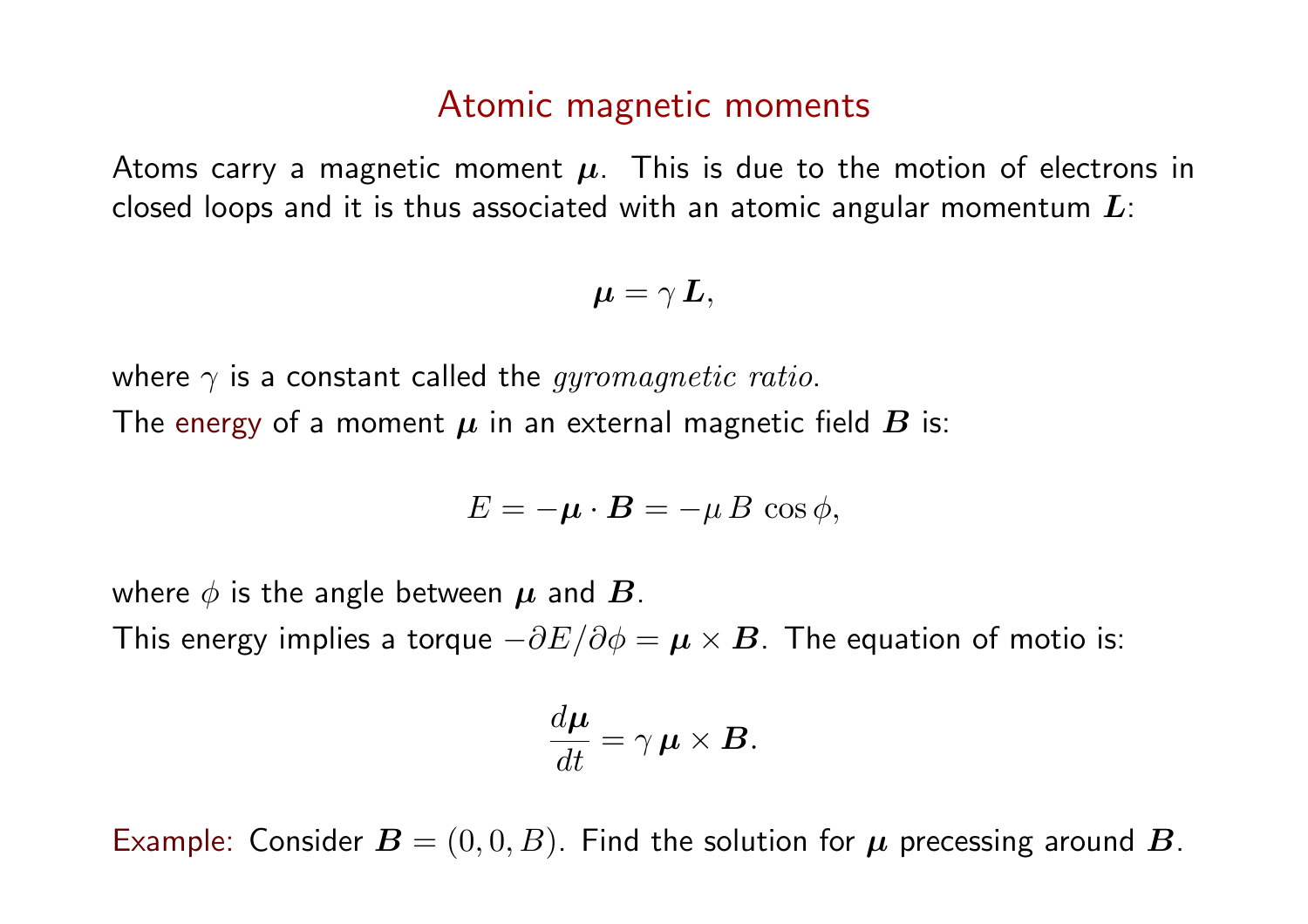# Magnetization

We define the  $magnetization$  M as the magnetic dipole moment per unit volume:

$$
M=\frac{1}{V}\sum \mu_i\approx \frac{1}{V}\int_V \mu\,dV.
$$

By analogy to the atomic dipole moment  $\mu$ , we suppose that M is a vector of constant length:

$$
|\boldsymbol{M}|=M_s,\qquad M_s: saturation\,\, magnetization.
$$

The vector  $\mathbf{M} = (M_x, M_y, M_z)$  may vary in space and time:  $\mathbf{M} = \mathbf{M}(x, y, z, t)$ . It can also be expressed in terms of two angles  $0 \le \Theta \le \pi$ ,  $0 \le \Phi < 2\pi$ :

$$
M_x = M_s \cos \Phi \sin \Theta,
$$
  
\n
$$
M_y = M_s \sin \Phi \sin \Theta,
$$
  
\n
$$
M_z = M_s \cos \Theta,
$$

The magnetic energy is  $E = - \int \bm{M} \cdot \bm{B} \, dV.$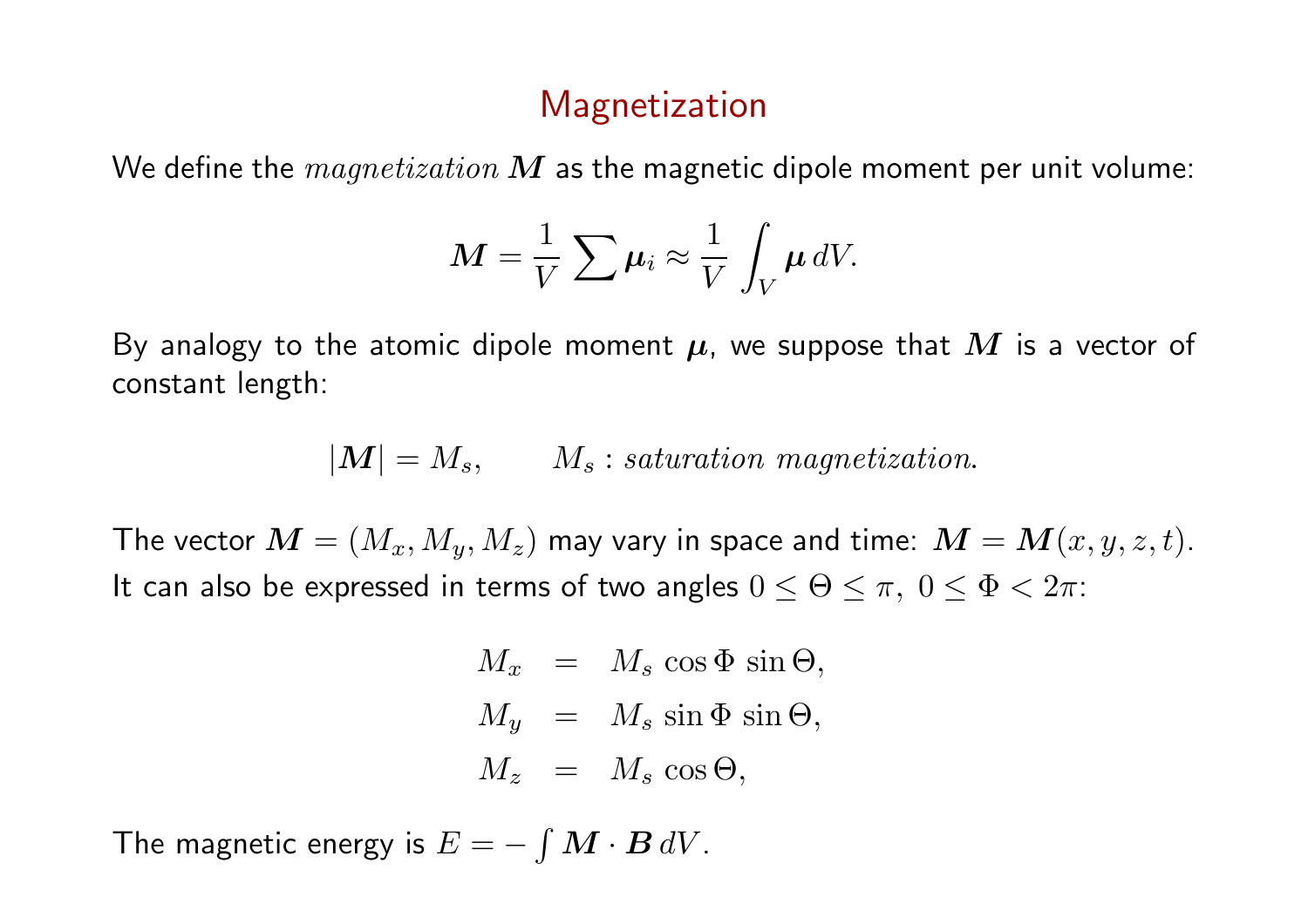#### Energy in a Ferromagnet

Exchange energy

$$
E_{\rm ex} \sim -\boldsymbol{M}_{\alpha} \cdot \boldsymbol{M}_{\beta} \longrightarrow -\boldsymbol{M}_{i} \cdot (\boldsymbol{M}_{i+1} + \boldsymbol{M}_{i-1}) \longrightarrow \boldsymbol{M} \frac{d^{2} \boldsymbol{M}}{dx^{2}}.
$$

In the three-dimensional space we write

$$
E_{\text{ex}} = -\frac{A}{M_s^2} \int \mathbf{M} \cdot \nabla^2 \mathbf{M} \, dV = \frac{A}{M_s^2} \int \partial_i \mathbf{M} \cdot \partial_i \mathbf{M} \, dV = \qquad (i = 1, 2, 3)
$$
  
= 
$$
\int \left( \partial_x \mathbf{M} \cdot \partial_x \mathbf{M} + \partial_y \mathbf{M} \cdot \partial_y \mathbf{M} + \partial_z \mathbf{M} \cdot \partial_z \mathbf{M} \right) \, dV.
$$

A is called the *exchange constant* (typically  $A \sim 10^{-11} J/m$ ). The exchange energy is minimum as long as the spins are aligned (uniform magnetization:  $M(x, y, z) = \text{constant vector}$ .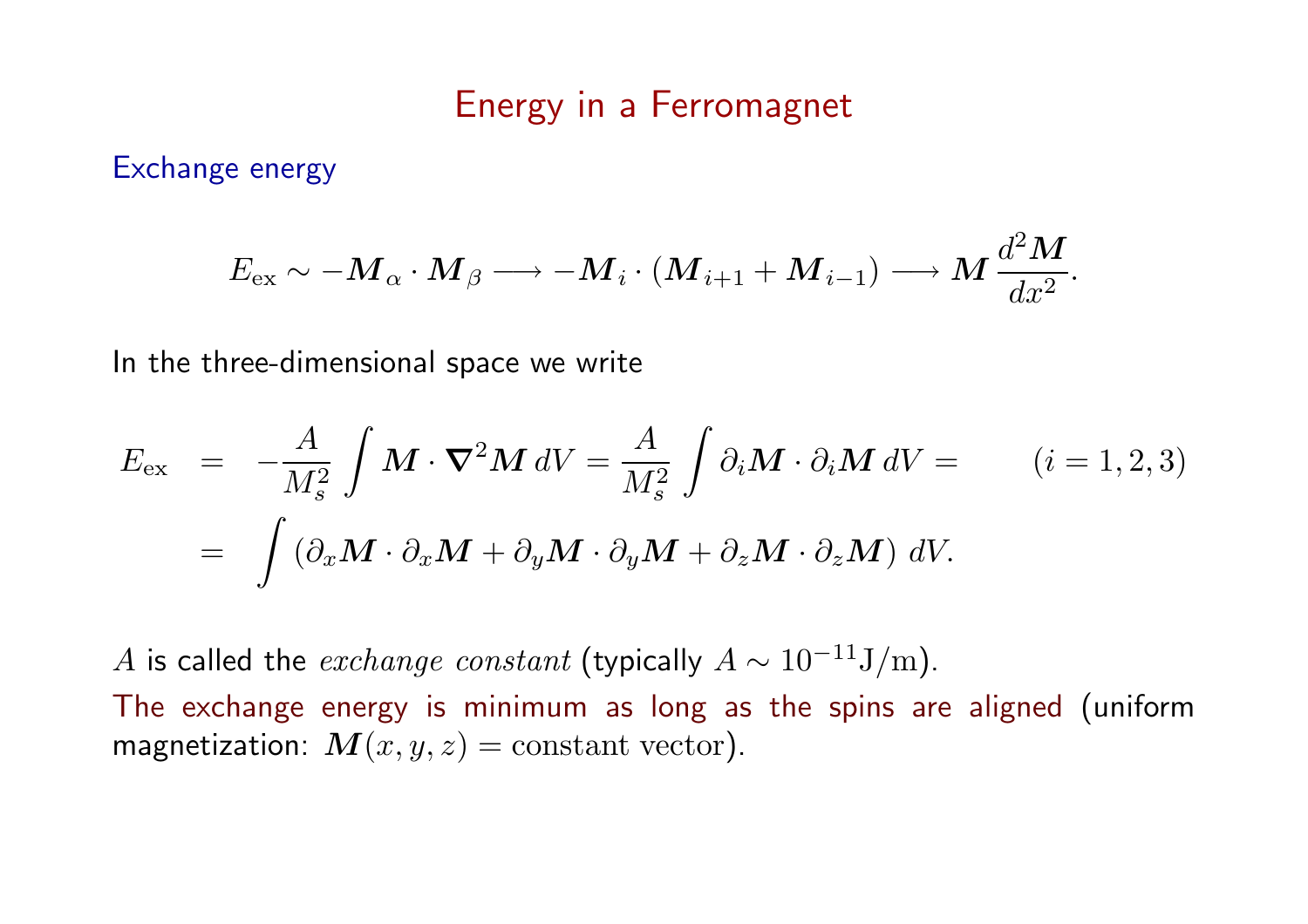#### Anisotropy energy

Gives rise to a prefered direction for the magnetization. Generally the anisotropy term has the same symmetry as the crystal structure of the material and we call it a magnetocrystalline anisotropy.

The simplest case is a uniaxial anisotropy  $(K:$  anisotropy constant):

$$
E_a = -\frac{K}{M_s^2} \int (M_z)^2 \, dV \to \frac{K}{M_s^2} \int (M_x^2 + M_y^2) \, dV.
$$

This is an  $\emph{on-site}$  term which favours:  $\emph{\textbf{M}}=\pm M_s\hat{\pmb{z}}$  ("plus" and "minus" are equally favoured)  $\longrightarrow$  The  $z$  is called the easy axis.

E.g., hexagonal cobalt exhibits uniaxial anisotropy:  $K = 4.5 \times 10^5 \mathrm{J/m}^3$ . We can also have easy-plane anisotropy:

$$
E_a = \frac{K}{M_s^2} \int (M_z)^2 dV.
$$

We also, have the case of cubic anisotropy for cubic crystals such as iron and nickel.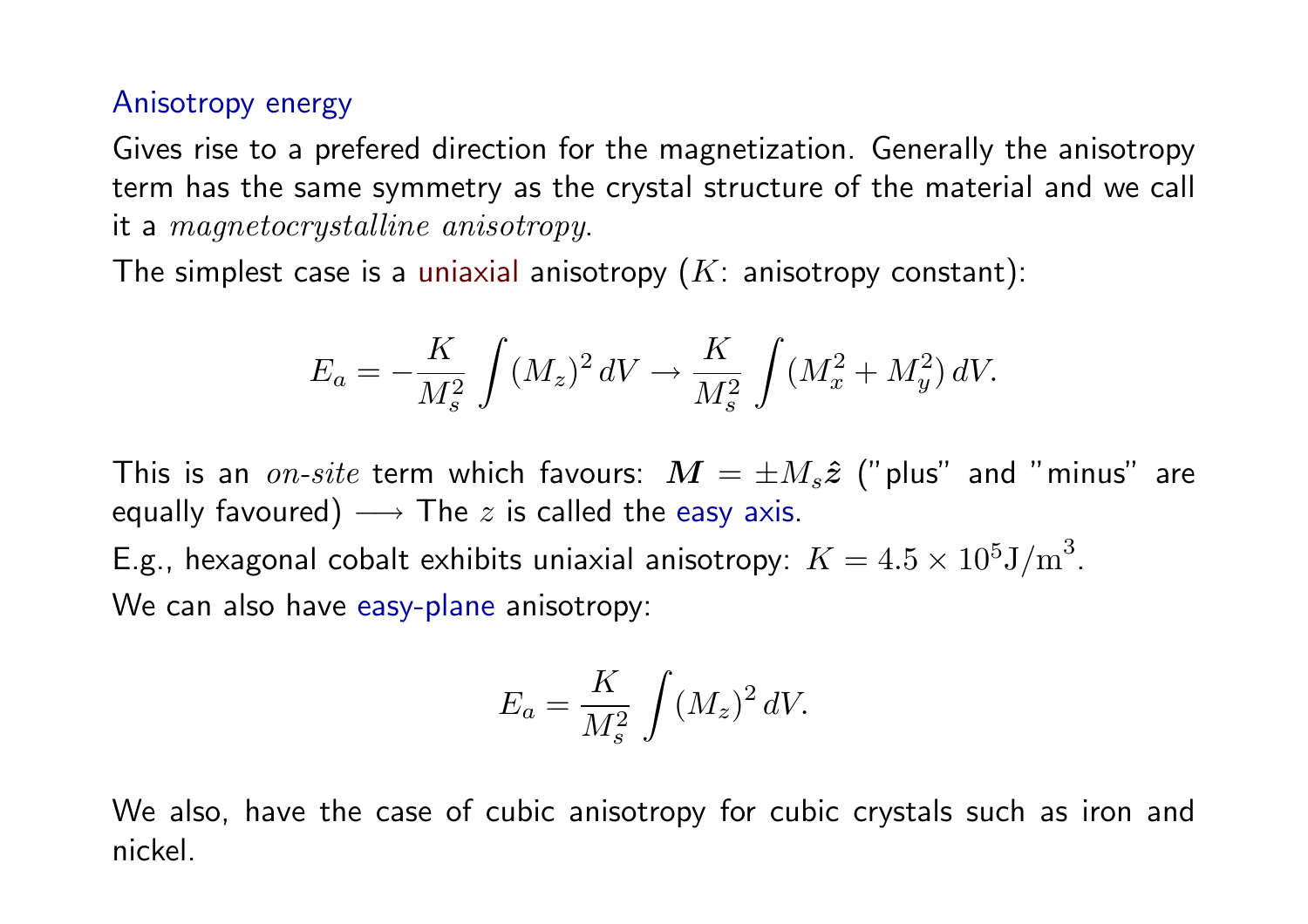#### The magnetostatic field and energy

Magnetic moments give rise to a magnetic field and they thus interact with neighbouring magnetic moments (dipole-dipole interactions).

The magnetic field  $H$  of a magnet satisfies Maxwell's equations in matter (assume the fields are time-independent):

$$
\nabla \times H = 0
$$
,  $\nabla \cdot B = 0$ ,  $(B \equiv H + 4\pi M)$ .

 $H$ : the magnetostatic field.

The magnetostatic energy is

$$
E_m=-\frac{1}{2}\,\int \boldsymbol{M}\cdot\boldsymbol{H}\,dV.
$$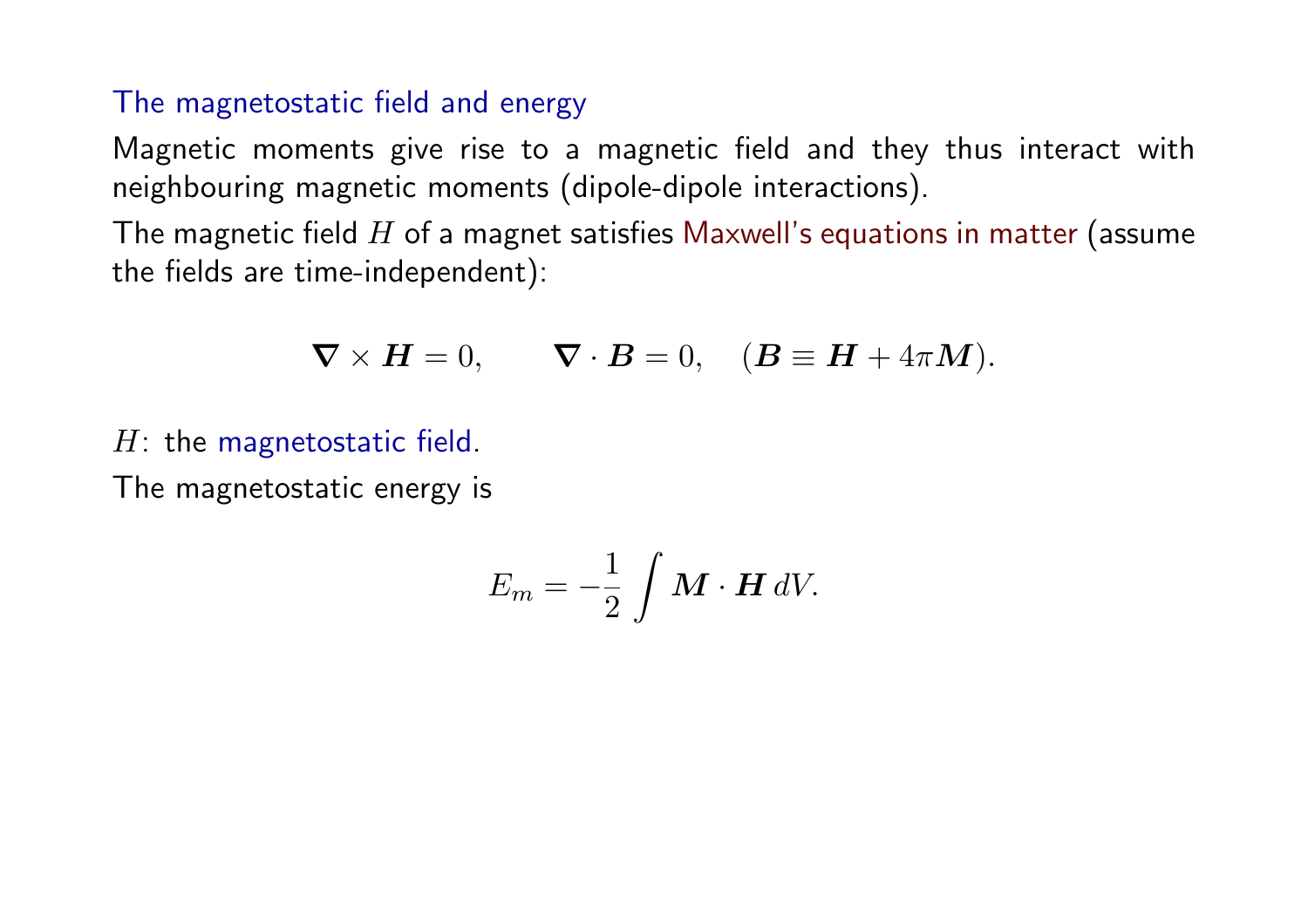# Total energy

Finally, the total energy can be written in the form:

$$
E = E_{\text{ex}} + E_a + E_m = -\frac{1}{2} \int \mathbf{M} \cdot \left[ \frac{2A}{M_s^2} \mathbf{\nabla}^2 \mathbf{M} + \frac{2K}{M_s^2} M_z \hat{\mathbf{z}} + \mathbf{H} \right] dV.
$$

This indicates that the magnetization feels an effective field (add a possible external field  $\boldsymbol{H}_{\text{ext}}$ ):

$$
\boldsymbol{F}_{\text{eff}} \equiv \frac{2A}{M_s^2} \boldsymbol{\nabla}^2 \boldsymbol{M} + \frac{2K}{M_s^2} M_z \,\hat{\boldsymbol{z}} + \boldsymbol{H} + \boldsymbol{H}_{\text{ext}}.
$$

#### The Landau-Lifshitz equation

The dynamics of the magnetization is described by the Landau-Lifshitz equation:

$$
\frac{\partial \boldsymbol{M}}{\partial t} = -\boldsymbol{M} \times \left[ \frac{2A}{M_s^2} \Delta \boldsymbol{M} + \frac{2K}{M_s^2} M_z \, \hat{\boldsymbol{z}} + \boldsymbol{H} + \boldsymbol{H}_{\text{ext}} \right].
$$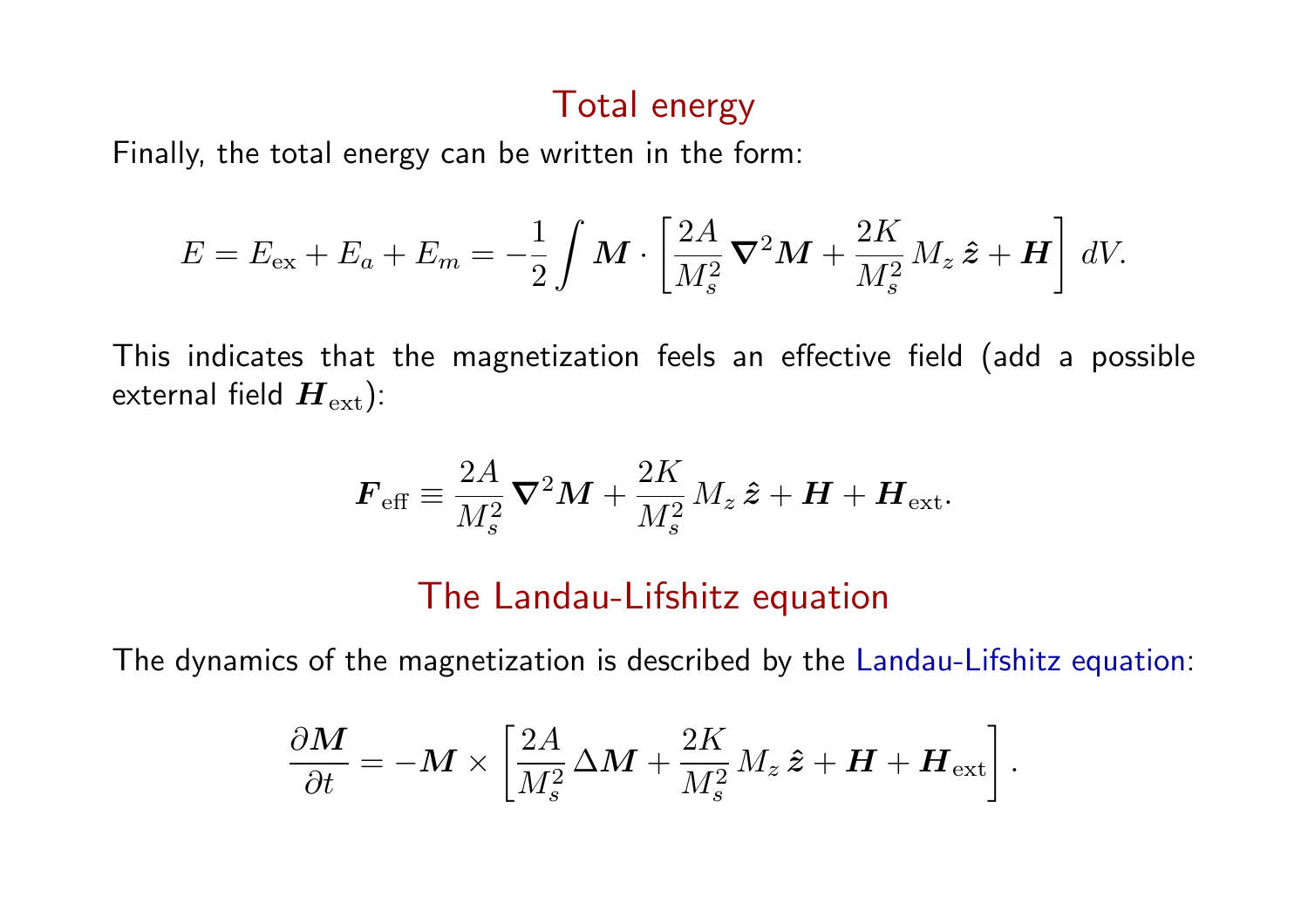## The Landau-Lifshitz equation in simpler form

Introduce new units:

Unit of length:  $\ell_{\rm ex}$   $\equiv$ p  $A/(2\pi M_s^2)$  (exchange length). Unit of time:  $\tau \equiv 1/\sqrt{(4\pi M_s^2 \gamma)}$ .  $\frac{1}{2}$ 

$$
\text{Normalize the fields (so that } \bm{m}^2 = 1): \ \bm{m} \equiv \frac{M}{M_s}, \quad \bm{h} \equiv \frac{\bm{H}}{4\pi M_s}, \quad \bm{h}_{\rm ext} \equiv \frac{\bm{H}_{\rm ext}}{4\pi M_s}.
$$

With these substitutions the Landau-Lifshitz equation becomes:

$$
\frac{\partial \boldsymbol{m}}{\partial t}=-\boldsymbol{m}\times\boldsymbol{f},\quad \boldsymbol{f}=\Delta\boldsymbol{m}+Q\,m_3\,\boldsymbol{\hat{z}}+\boldsymbol{h}+\boldsymbol{h}_{\mathrm{ext}}.
$$

We have defined the important quantity: K  $2\pi M_s^2$ (quality factor). The energy is now:

$$
E = \frac{1}{2} \int \partial_i \mathbf{m} \cdot \partial_i \mathbf{m} \, dV + \frac{Q}{2} \int (m_3)^2 \, dV - \frac{1}{2} \int \mathbf{h} \cdot \mathbf{m} \, dV - \int \mathbf{h}_{\text{ext}} \cdot \mathbf{m} \, dV
$$